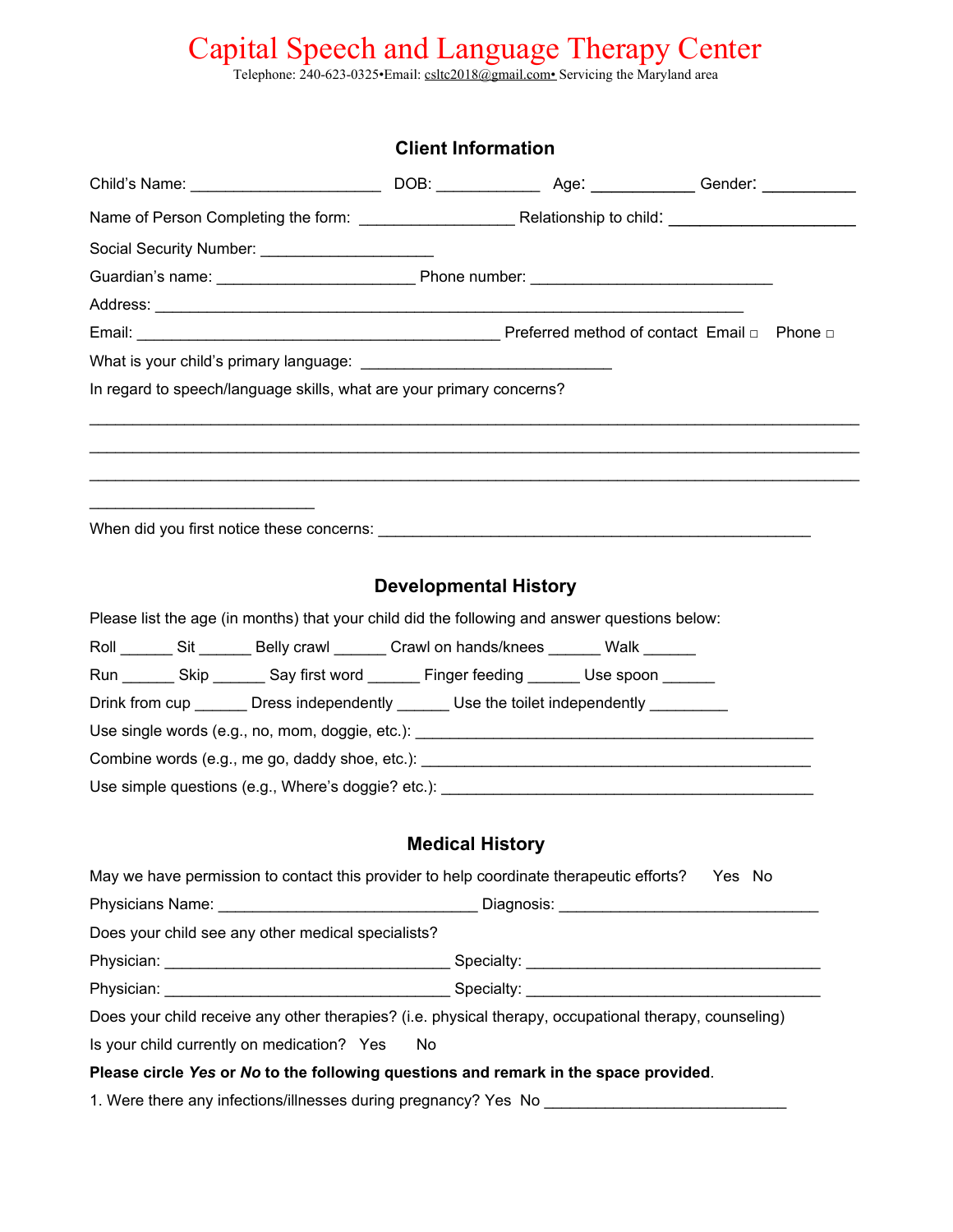Telephone: 240-623-0325•Email: csltc2018@gmail.com• Servicing the Maryland area

| 2. Were there any drugs or medications taken during pregnancy? Yes No                                                                       |
|---------------------------------------------------------------------------------------------------------------------------------------------|
| 3. Was there any unusual stress during pregnancy? Yes No <b>Shape Container and Street Area</b> Street and Table 2014                       |
| 4. Was the labor/ pregnancy normal? Yes No Abnormal? (Specify) _________________                                                            |
| 5. Was the delivery normal? Yes No Abnormal? (Specify) _________________________                                                            |
| (Cesarean section, breech, sideways, cord around neck, forceps used)                                                                        |
| 6. Were there any other complications during the pregnancy? Yes No _________________________________                                        |
|                                                                                                                                             |
| 8. Were there any complications during the birth? _______________________________                                                           |
| 9. Did the infant have any feeding problems? ___________________________________                                                            |
|                                                                                                                                             |
| 11. Has your child ever been hospitalized? Yes No (Specify)                                                                                 |
| 12. Has your child had a history of ear infections? Yes No If yes, how many: _______________________                                        |
|                                                                                                                                             |
| 15. Does your child have or has she/he had tubes? Yes No________________________                                                            |
|                                                                                                                                             |
| 17. Does your child have any known allergies? Yes No (Specify) _________________                                                            |
| 18. Are there any evaluation reports that we may have which might help us to understand your child better? Yes<br>No If so, in what area/s? |
| FEEDING: Is he or she generally a good eater? Y/N If not, is it due to sensitivities to certain food                                        |
| textures/temperatures? Yes No<br>If so, please describe:                                                                                    |
| Are there any food allergies? Yes<br>If so, please list and describe the child's typical reaction:<br>No                                    |
|                                                                                                                                             |
| <b>Current Speech and Language Status</b>                                                                                                   |
| Does your child understand what you say to her/him? Yes<br>If not describe her/his reactions:<br>No                                         |
| Does your child have trouble understanding other people's speech? Yes<br>Give examples:<br>No                                               |

 $\_$  ,  $\_$  ,  $\_$  ,  $\_$  ,  $\_$  ,  $\_$  ,  $\_$  ,  $\_$  ,  $\_$  ,  $\_$  ,  $\_$  ,  $\_$  ,  $\_$  ,  $\_$  ,  $\_$  ,  $\_$  ,  $\_$  ,  $\_$  ,  $\_$  ,  $\_$  ,  $\_$  ,  $\_$  ,  $\_$  ,  $\_$  ,  $\_$  ,  $\_$  ,  $\_$  ,  $\_$  ,  $\_$  ,  $\_$  ,  $\_$  ,  $\_$  ,  $\_$  ,  $\_$  ,  $\_$  ,  $\_$  ,  $\_$  ,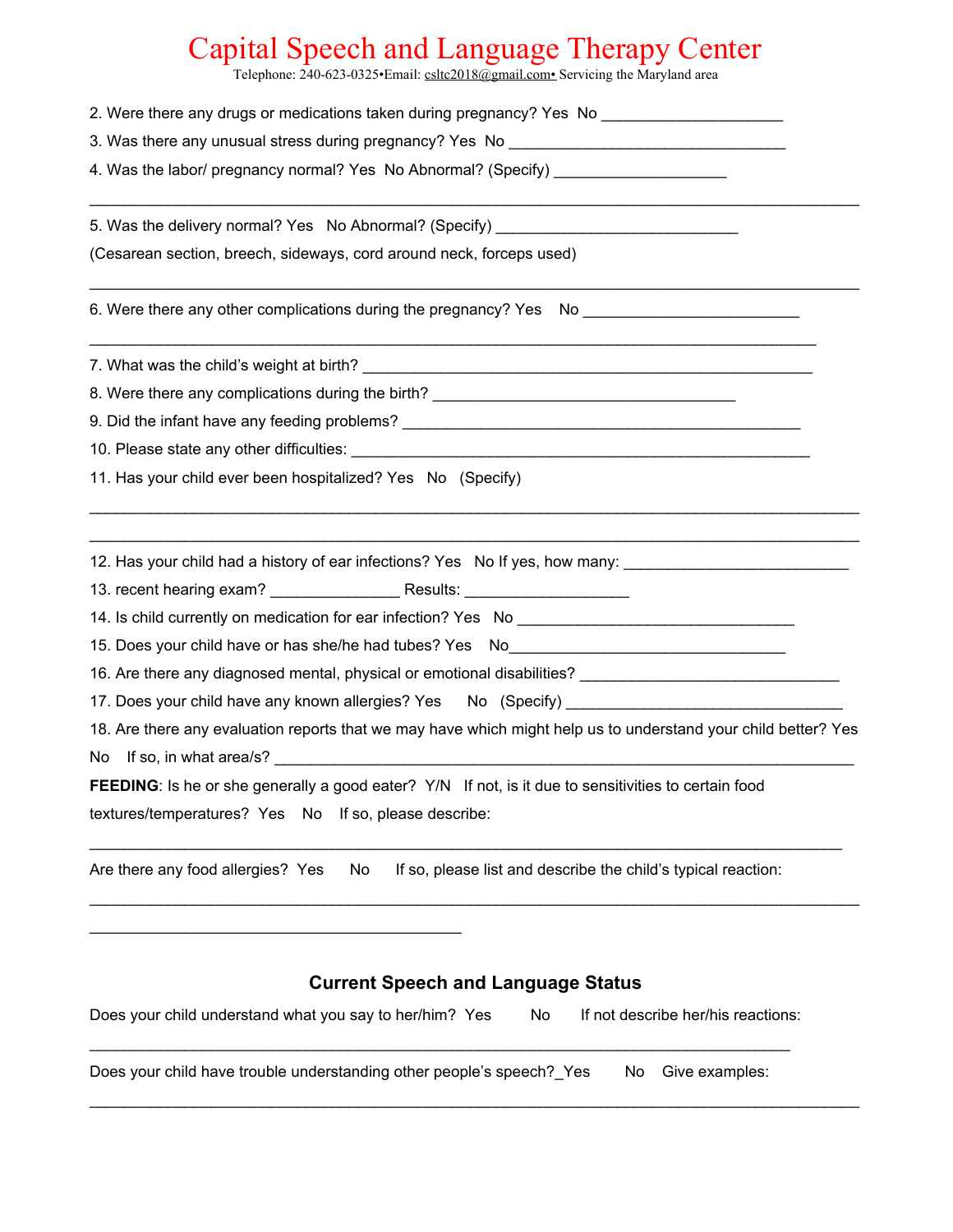Telephone: 240-623-0325•Email: csltc2018@gmail.com• Servicing the Maryland area

| Do you know why your child does not understand? Yes                                                                                                                                                                           | Please explain:<br>No                                  |  |  |
|-------------------------------------------------------------------------------------------------------------------------------------------------------------------------------------------------------------------------------|--------------------------------------------------------|--|--|
| Does your child respond consistently to sounds in the home (doorbell, phone, etc.)?                                                                                                                                           | No Explain:<br>Yes                                     |  |  |
| No Why?<br>Do you suspect a hearing loss? Yes                                                                                                                                                                                 |                                                        |  |  |
| Does your child attempt to talk? Yes<br>No<br>Siblings? Yes<br>No<br>No<br>strangers? Yes<br>What is your child's reactions when his/her speech is not understood?                                                            | Is the child's speech understood by parents? Yes<br>No |  |  |
| What does your child do to express himself when his/her speech is not understood by others?                                                                                                                                   |                                                        |  |  |
| Does your child say as much as most children of the same age? Give an example of a sentence your child might<br>say:                                                                                                          |                                                        |  |  |
| Does your child pronounce words well? Yes<br>No<br>incorrectly:                                                                                                                                                               | List sounds or words that your child pronounces        |  |  |
| Select one skill in each column that best describes your child:                                                                                                                                                               |                                                        |  |  |
| responds to only loud sounds                                                                                                                                                                                                  | makes no vocal sounds                                  |  |  |
| responds only to sounds in the home                                                                                                                                                                                           | babbles only                                           |  |  |
| understands single words                                                                                                                                                                                                      | says single words                                      |  |  |
| understands simple sentences                                                                                                                                                                                                  | speaks in simple sentences                             |  |  |
| understands complex directions and sentences                                                                                                                                                                                  | uses complex sentences                                 |  |  |
|                                                                                                                                                                                                                               | uses only gestures                                     |  |  |
| Does your child hesitate and/or repeat sounds or words? Yes No How often does it happen?                                                                                                                                      |                                                        |  |  |
| When did you first notice this behavior? Network and the state of the state of the state of the state of the state of the state of the state of the state of the state of the state of the state of the state of the state of |                                                        |  |  |
| Describe any struggle behaviors that accompany the hesitations/repetitions:                                                                                                                                                   |                                                        |  |  |
|                                                                                                                                                                                                                               |                                                        |  |  |
| <b>Social and Educational History</b>                                                                                                                                                                                         |                                                        |  |  |
|                                                                                                                                                                                                                               |                                                        |  |  |
|                                                                                                                                                                                                                               |                                                        |  |  |